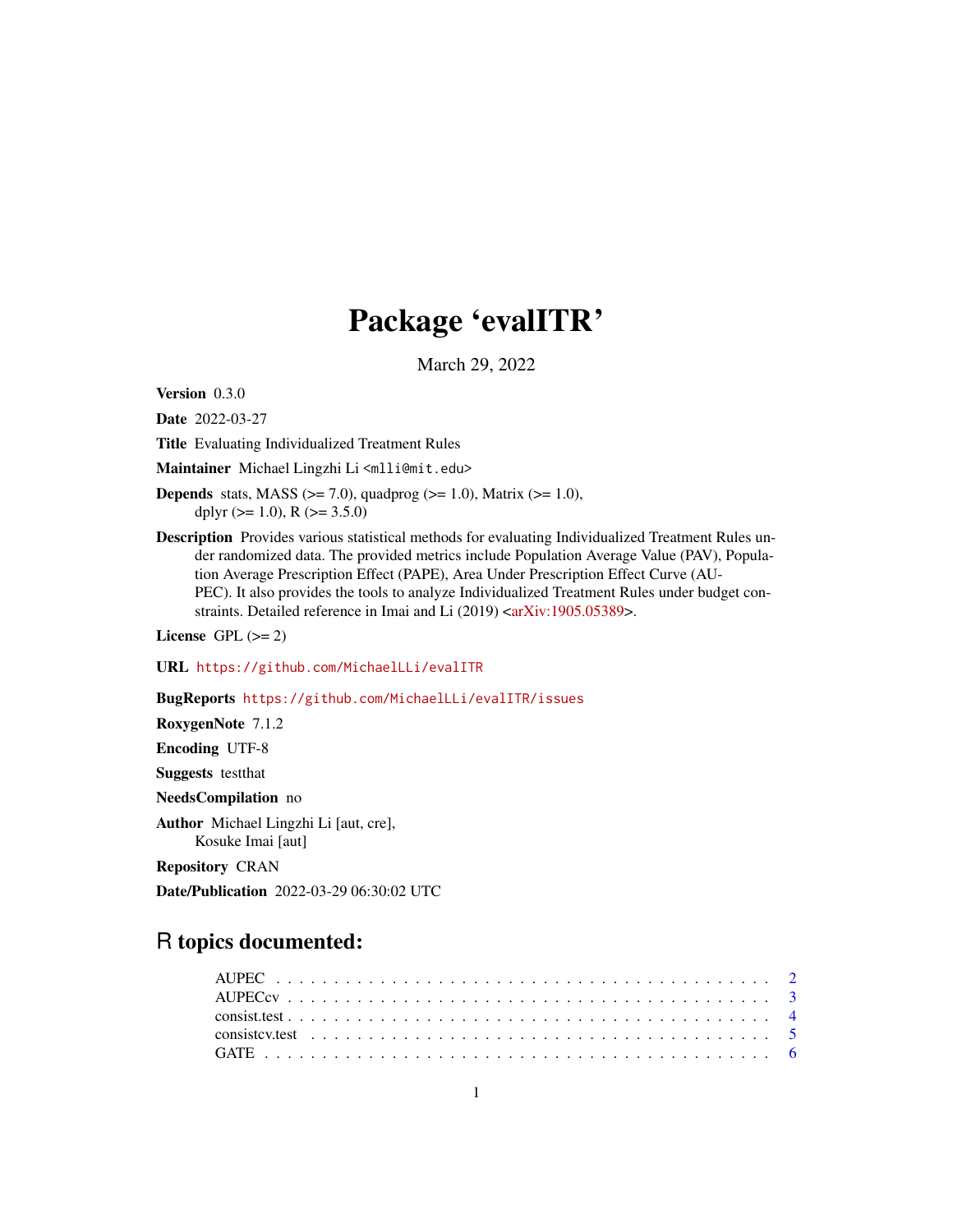#### <span id="page-1-0"></span>2 AUPEC

| Index |  |  |  |  |  |  |  |  |  |  |  |  |  |  |  |  |  |  |  |  |  |  |
|-------|--|--|--|--|--|--|--|--|--|--|--|--|--|--|--|--|--|--|--|--|--|--|

AUPEC *Estimation of the Area Under Prescription Evaluation Curve (AU-PEC) in Randomized Experiments*

#### Description

This function estimates AUPEC. The details of the methods for this design are given in Imai and Li (2019).

#### Usage

AUPEC(T, tau, Y, centered = TRUE)

#### Arguments

| T.       | A vector of the unit-level binary treatment receipt variable for each sample.                                                                                                                        |
|----------|------------------------------------------------------------------------------------------------------------------------------------------------------------------------------------------------------|
| tau      | A vector of the unit-level continuous score for treatment assignment. We assume<br>those that have tau<0 should not have treatment. Conditional Average Treatment<br>Effect is one possible measure. |
| Y        | A vector of the outcome variable of interest for each sample.                                                                                                                                        |
| centered | If TRUE, the outcome variables would be centered before processing. This mini-<br>mizes the variance of the estimator. Default is TRUE.                                                              |

#### Value

A list that contains the following items:

| aupec | The estimated Area Under Prescription Evaluation Curve                                                                                                                            |
|-------|-----------------------------------------------------------------------------------------------------------------------------------------------------------------------------------|
| sd    | The estimated standard deviation of AUPEC.                                                                                                                                        |
| vec   | A vector of points outlining the AUPEC curve across each possible budget point<br>for the dataset. Each step increases the budget by 1/n where n is the number of<br>data points. |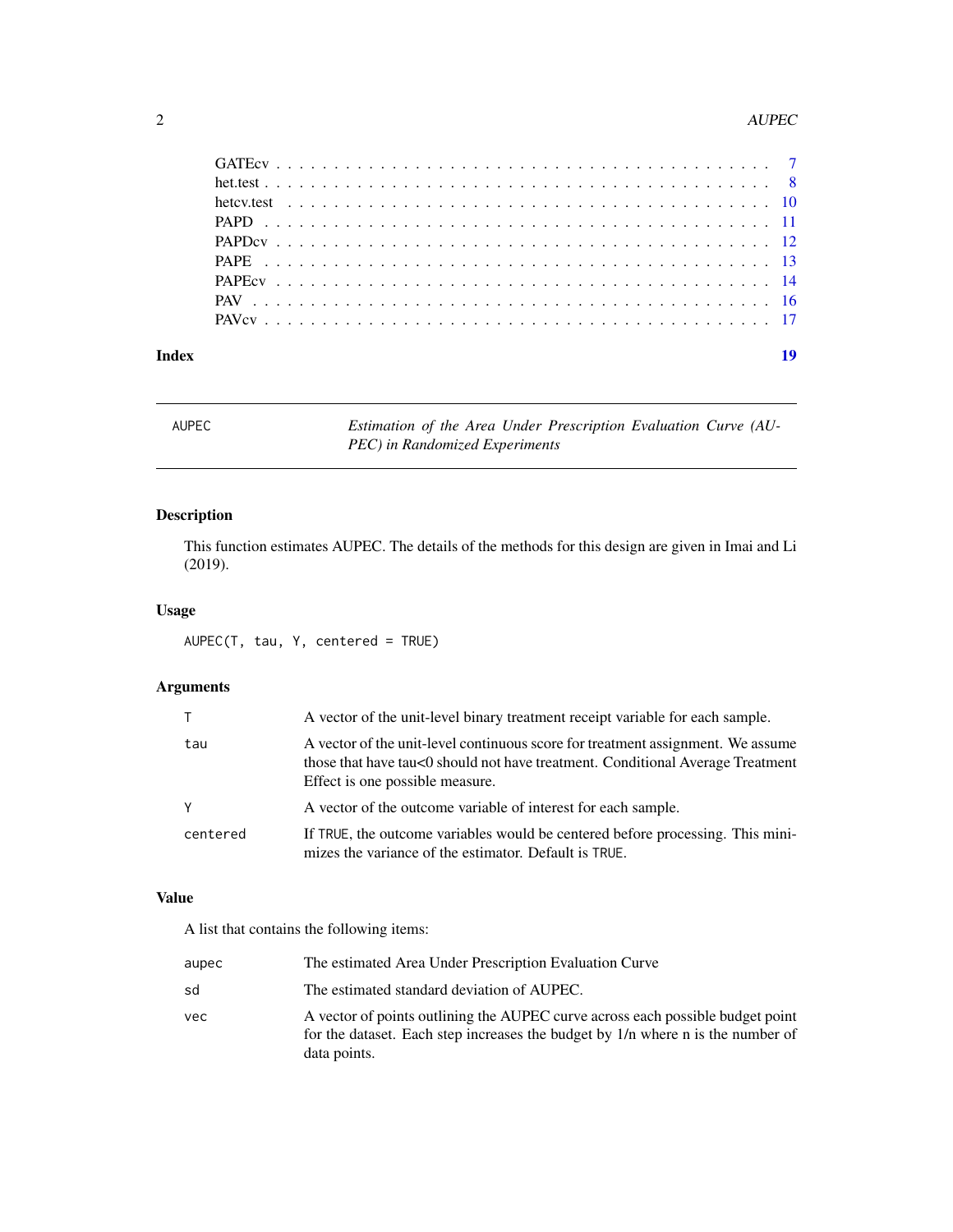#### <span id="page-2-0"></span>AUPECcv 3

#### Author(s)

Michael Lingzhi Li, Operations Research Center, Massachusetts Institute of Technology <ml1i@mit.edu>, <http://mlli.mit.edu>;

#### References

Imai and Li (2019). "Experimental Evaluation of Individualized Treatment Rules",

#### Examples

```
T = c(1, 0, 1, 0, 1, 0, 1, 0)tau = c(0,0.1,0.2,0.3,0.4,0.5,0.6,0.7)
Y = c(4, 5, 0, 2, 4, 1, -4, 3)aupeclist <- AUPEC(T, tau, Y)
aupeclist$aupec
aupeclist$sd
aupeclist$vec
```
AUPECcv *Estimation of the Area Under Prescription Evaluation Curve (AU-PEC) in Randomized Experiments Under Cross Validation*

#### Description

This function estimates AUPEC. The details of the methods for this design are given in Imai and Li (2019).

#### Usage

 $AUPECcv(T, tau, Y, ind, centered = TRUE)$ 

#### Arguments

| T.       | A vector of the unit-level binary treatment receipt variable for each sample.                                                           |
|----------|-----------------------------------------------------------------------------------------------------------------------------------------|
| tau      | A matrix where the ith column is the unit-level continuous score for treatment<br>assignment generated in the ith fold.                 |
| Y        | The outcome variable of interest.                                                                                                       |
| ind      | A vector of integers (between 1 and number of folds inclusive) indicating which<br>testing set does each sample belong to.              |
| centered | If TRUE, the outcome variables would be centered before processing. This mini-<br>mizes the variance of the estimator. Default is TRUE. |

#### Value

A list that contains the following items:

| aupec | The estimated AUPEC.                       |
|-------|--------------------------------------------|
| sd    | The estimated standard deviation of AUPEC. |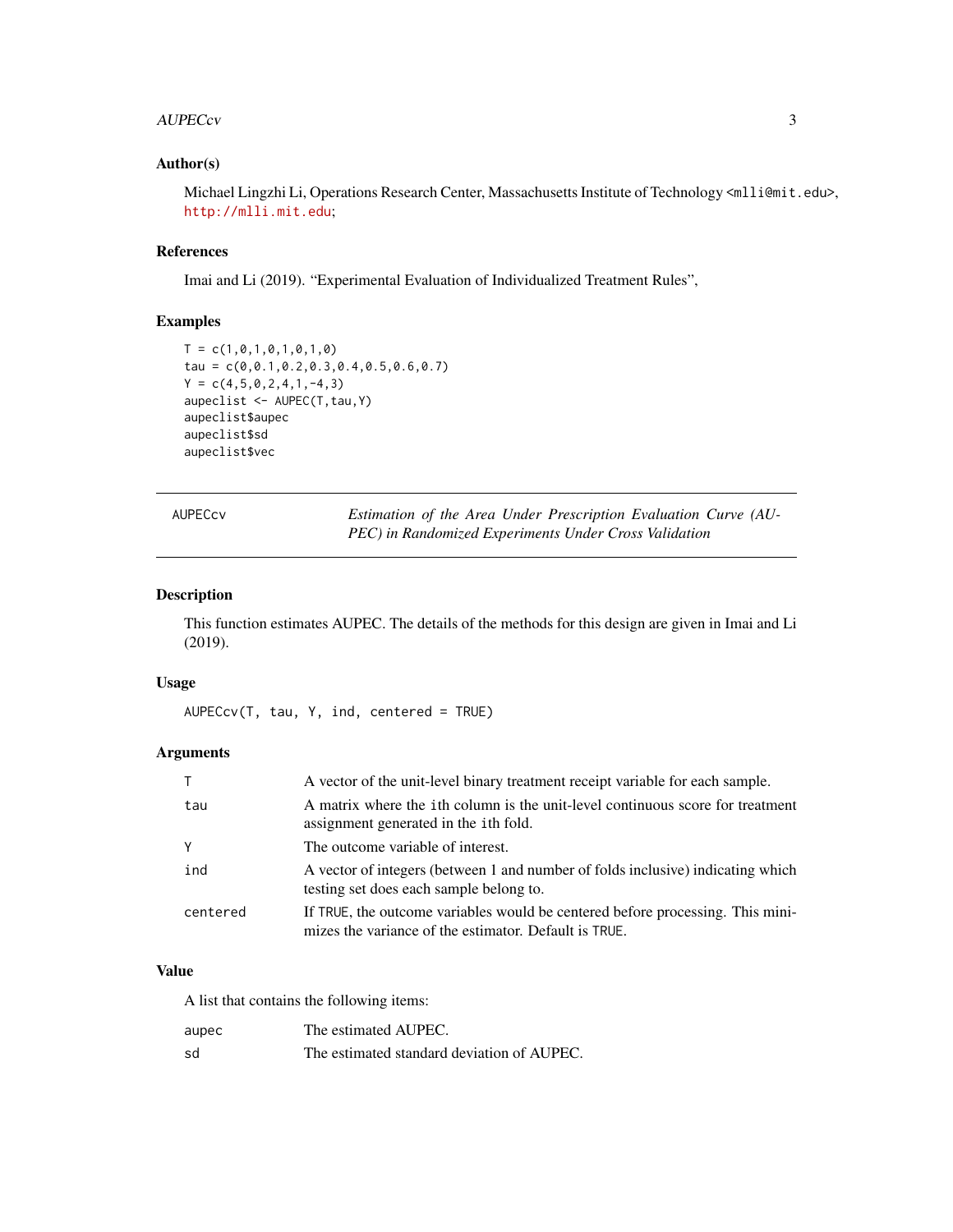#### <span id="page-3-0"></span>Author(s)

Michael Lingzhi Li, Operations Research Center, Massachusetts Institute of Technology <mlli@mit.edu>, <http://mlli.mit.edu>;

#### References

Imai and Li (2019). "Experimental Evaluation of Individualized Treatment Rules",

#### Examples

```
T = c(1, 0, 1, 0, 1, 0, 1, 0)tau = matrix(c(0,0.1,0.2,0.3,0.4,0.5,0.6,0.7,-0.5,-0.3,-0.1,0.1,0.3,0.5,0.7,0.9),nrow = 8, ncol = 2)
Y = c(4, 5, 0, 2, 4, 1, -4, 3)ind = c(rep(1,4), rep(2,4))aupeclist <- AUPECcv(T, tau, Y, ind)
aupeclist$aupec
aupeclist$sd
```

| consist.test | The Consistency Test for Grouped Average Treatment Effects (GATEs) |
|--------------|--------------------------------------------------------------------|
|              | in Randomized Experiments                                          |

#### Description

This function calculates statistics related to the test of treatment effect consistency across groups.

#### Usage

 $consist.test(T, tau, Y, ngates = 5, nsim =  $10000$ )$ 

#### Arguments

|        | A vector of the unit-level binary treatment receipt variable for each sample.                                 |
|--------|---------------------------------------------------------------------------------------------------------------|
| tau    | A vector of the unit-level continuous score. Conditional Average Treatment<br>Effect is one possible measure. |
| Y      | A vector of the outcome variable of interest for each sample.                                                 |
| ngates | The number of groups to separate the data into. The groups are determined by<br>tau. Default is 5.            |
| nsim   | Number of Monte Carlo simulations used to simulate the null distributions. De-<br>fault is 10000.             |

#### Details

The details of the methods for this design are given in Imai and Li (2022).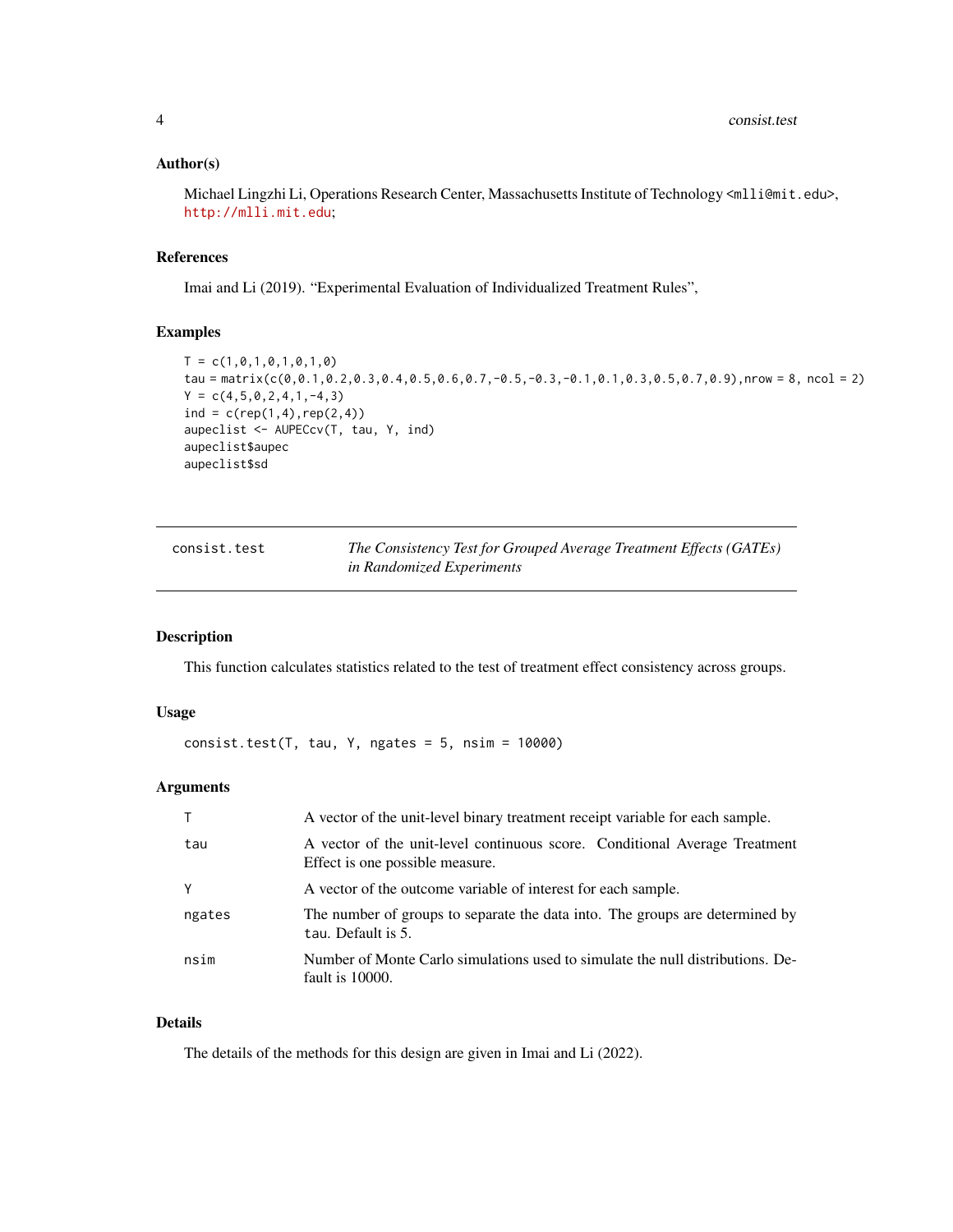#### <span id="page-4-0"></span>consistcv.test 5

#### Value

A list that contains the following items:

| stat | The estimated statistic for the test of consistency                            |
|------|--------------------------------------------------------------------------------|
| pval | The p-value of the null hypothesis (that the treatment effects are consistent) |

#### Author(s)

Michael Lingzhi Li, Operations Research Center, Massachusetts Institute of Technology <mlli@mit.edu>, <http://mlli.mit.edu>;

#### References

Imai and Li (2022). "Statistical Inference for Heterogeneous Treatment Effects Discovered by Generic Machine Learning in Randomized Experiments",

#### Examples

```
T = c(1, 0, 1, 0, 1, 0, 1, 0)tau = c(0,0.1,0.2,0.3,0.4,0.5,0.6,0.7)
Y = c(4, 5, 0, 2, 4, 1, -4, 3)consisttestlist <- consist.test(T,tau,Y,ngates=5)
consisttestlist$stat
consisttestlist$pval
```

| consistcv.test | The Consistency Test for Grouped Average Treatment Effects (GATEs) |
|----------------|--------------------------------------------------------------------|
|                | under Cross Validation in Randomized Experiments                   |

#### Description

This function calculates statistics related to the test of treatment effect consistency across groups under cross-validation.

#### Usage

```
consistcv.test(T, tau, Y, ind, ngates = 5, nsim = 10000)
```
#### Arguments

| T        | A vector of the unit-level binary treatment receipt variable for each sample.                                              |
|----------|----------------------------------------------------------------------------------------------------------------------------|
| tau      | A vector of the unit-level continuous score. Conditional Average Treatment<br>Effect is one possible measure.              |
| <b>Y</b> | A vector of the outcome variable of interest for each sample.                                                              |
| ind      | A vector of integers (between 1 and number of folds inclusive) indicating which<br>testing set does each sample belong to. |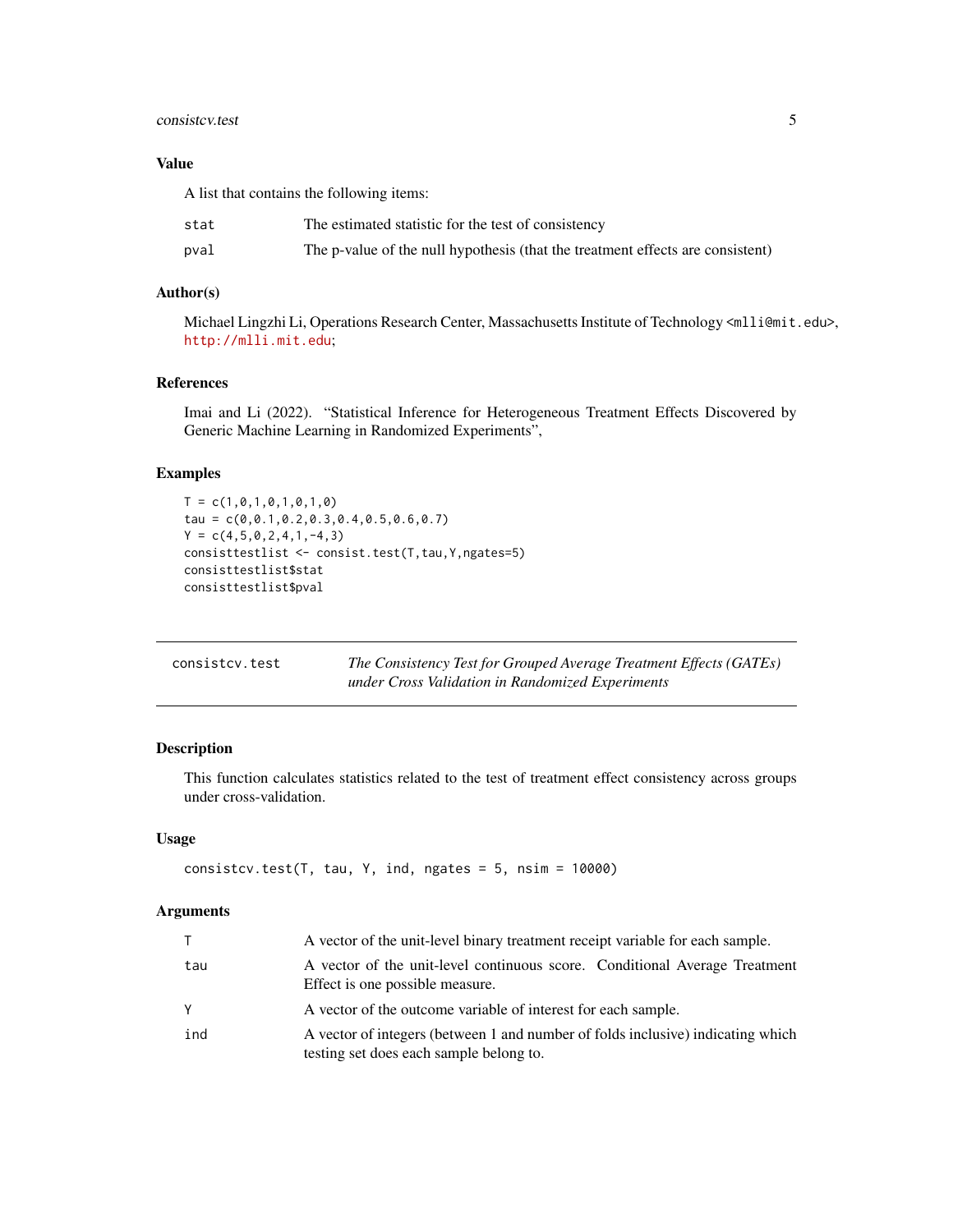<span id="page-5-0"></span>

| ngates | The number of groups to separate the data into. The groups are determined by<br>tau. Default is 5. |
|--------|----------------------------------------------------------------------------------------------------|
| nsim   | Number of Monte Carlo simulations used to simulate the null distributions. De-<br>fault is 10000.  |

#### Details

The details of the methods for this design are given in Imai and Li (2022).

#### Value

A list that contains the following items:

| stat | The estimated statistic for the test of consistency under cross-validation.    |
|------|--------------------------------------------------------------------------------|
| pval | The p-value of the null hypothesis (that the treatment effects are consistent) |

#### Author(s)

Michael Lingzhi Li, Operations Research Center, Massachusetts Institute of Technology <mlli@mit.edu>, <http://mlli.mit.edu>;

#### References

Imai and Li (2022). "Statistical Inference for Heterogeneous Treatment Effects Discovered by Generic Machine Learning in Randomized Experiments",

#### Examples

```
T = c(1, 0, 1, 0, 1, 0, 1, 0)tau = matrix(c(0,0.1,0.2,0.3,0.4,0.5,0.6,0.7,-0.5,-0.3,-0.1,0.1,0.3,0.5,0.7,0.9),nrow = 8, ncol = 2)
Y = c(4, 5, 0, 2, 4, 1, -4, 3)ind = c(rep(1,4), rep(2,4))consisttestlist <- consistcv.test(T,tau,Y,ind,ngates=2)
consisttestlist$stat
consisttestlist$pval
```
GATE *Estimation of the Grouped Average Treatment Effects (GATEs) in Randomized Experiments*

#### Description

This function estimates the Grouped Average Treatment Effects (GATEs) where the groups are determined by a continuous score. The details of the methods for this design are given in Imai and Li (2022).

#### Usage

 $GATE(T, tau, Y, ngates = 5)$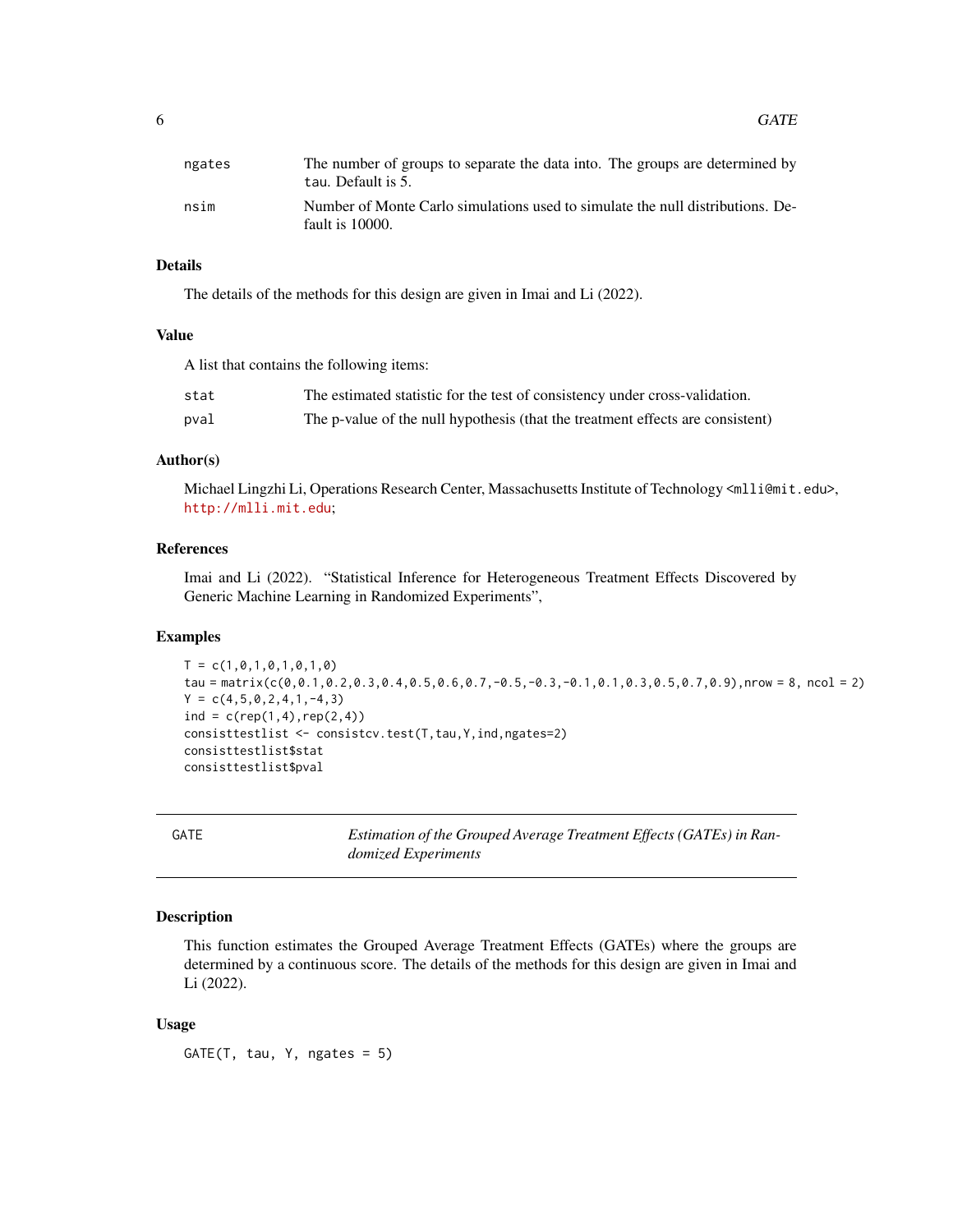#### <span id="page-6-0"></span>GATEcv<sup>7</sup>

#### **Arguments**

| T.     | A vector of the unit-level binary treatment receipt variable for each sample.                                 |
|--------|---------------------------------------------------------------------------------------------------------------|
| tau    | A vector of the unit-level continuous score. Conditional Average Treatment<br>Effect is one possible measure. |
| Y      | A vector of the outcome variable of interest for each sample.                                                 |
| ngates | The number of groups to separate the data into. The groups are determined by<br>tau. Default is 5.            |

#### Value

A list that contains the following items:

| gate | The estimated vector of GATEs of length ngates arranged in order of increasing<br>tau. |
|------|----------------------------------------------------------------------------------------|
| sd   | The estimated vector of standard deviation of GATEs.                                   |

#### Author(s)

Michael Lingzhi Li, Operations Research Center, Massachusetts Institute of Technology <mlli@mit.edu>, <http://mlli.mit.edu>;

#### References

Imai and Li (2022). "Statistical Inference for Heterogeneous Treatment Effects Discovered by Generic Machine Learning in Randomized Experiments",

#### Examples

 $T = c(1, 0, 1, 0, 1, 0, 1, 0)$ tau = c(0,0.1,0.2,0.3,0.4,0.5,0.6,0.7)  $Y = c(4, 5, 0, 2, 4, 1, -4, 3)$ gatelist <- GATE(T,tau,Y,ngates=5) gatelist\$gate gatelist\$sd

GATEcv *Estimation of the Grouped Average Treatment Effects (GATEs) in Randomized Experiments Under Cross Validation*

#### Description

This function estimates the Grouped Average Treatment Effects (GATEs) under cross-validation where the groups are determined by a continuous score. The details of the methods for this design are given in Imai and Li (2022).

#### Usage

 $GATEcv(T, tau, Y, ind, ngates = 5)$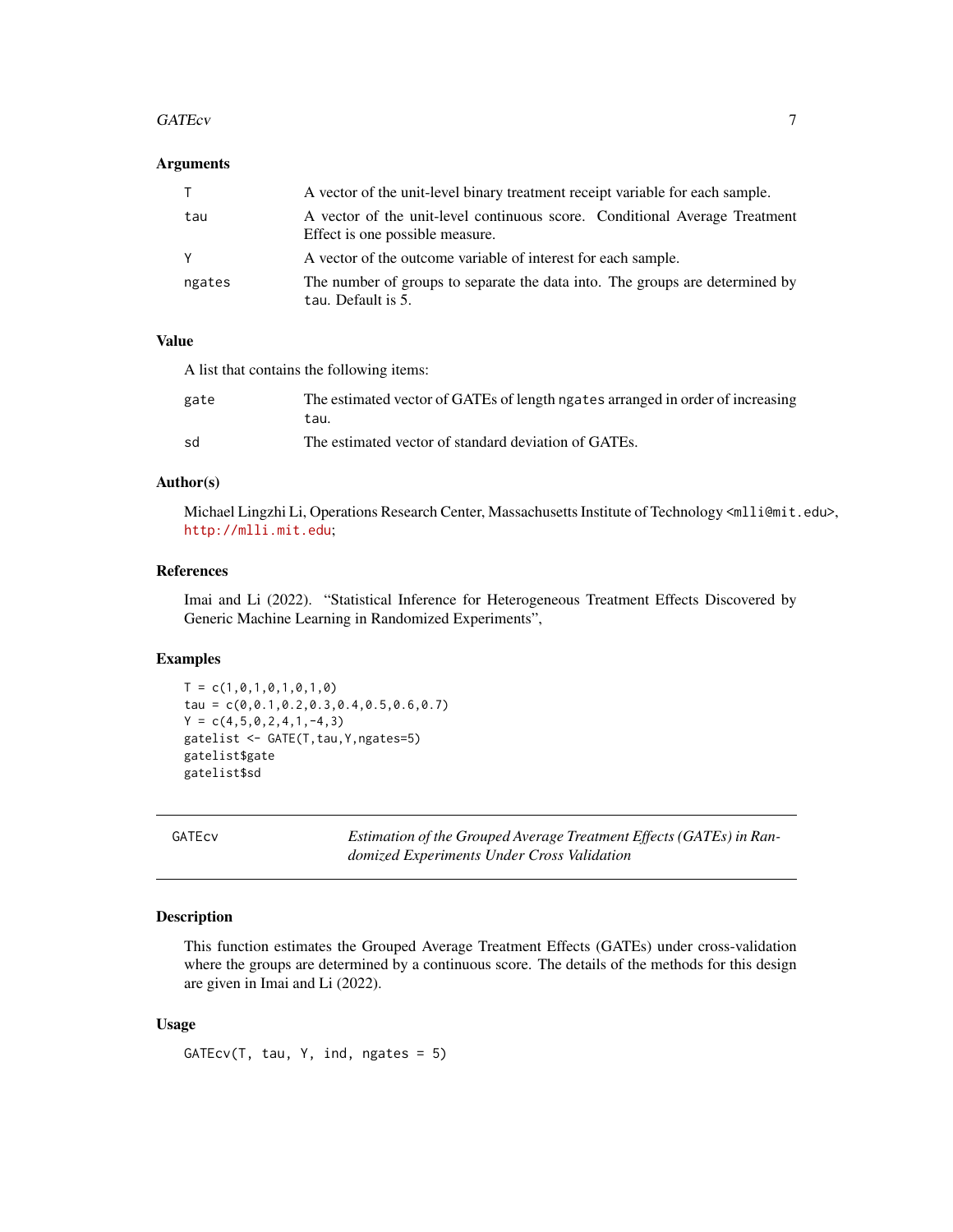#### <span id="page-7-0"></span>Arguments

| $\top$ | A vector of the unit-level binary treatment receipt variable for each sample.                                              |
|--------|----------------------------------------------------------------------------------------------------------------------------|
| tau    | A vector of the unit-level continuous score. Conditional Average Treatment<br>Effect is one possible measure.              |
| Y      | A vector of the outcome variable of interest for each sample.                                                              |
| ind    | A vector of integers (between 1 and number of folds inclusive) indicating which<br>testing set does each sample belong to. |
| ngates | The number of groups to separate the data into. The groups are determined by<br>tau. Default is 5.                         |

#### Value

A list that contains the following items:

| gate | The estimated vector of GATEs under cross-validation of length ngates ar-<br>ranged in order of increasing tau. |
|------|-----------------------------------------------------------------------------------------------------------------|
| sd   | The estimated vector of standard deviation of GATEs under cross-validation.                                     |

#### Author(s)

Michael Lingzhi Li, Operations Research Center, Massachusetts Institute of Technology <ml1i@mit.edu>, <http://mlli.mit.edu>;

#### References

Imai and Li (2022). "Statistical Inference for Heterogeneous Treatment Effects Discovered by Generic Machine Learning in Randomized Experiments",

#### Examples

```
T = c(1, 0, 1, 0, 1, 0, 1, 0)tau = matrix(c(0,0.1,0.2,0.3,0.4,0.5,0.6,0.7,-0.5,-0.3,-0.1,0.1,0.3,0.5,0.7,0.9),nrow = 8, ncol = 2)
Y = c(4, 5, 0, 2, 4, 1, -4, 3)ind = c(rep(1,4), rep(2,4))gatelist <- GATEcv(T, tau, Y, ind, ngates = 2)
gatelist$gate
gatelist$sd
```

| het.test | The Heterogeneity Test for Grouped Average Treatment Effects |  |  |  |
|----------|--------------------------------------------------------------|--|--|--|
|          | (GATEs) in Randomized Experiments                            |  |  |  |

#### Description

This function calculates statistics related to the test of heterogeneous treatment effects across groups.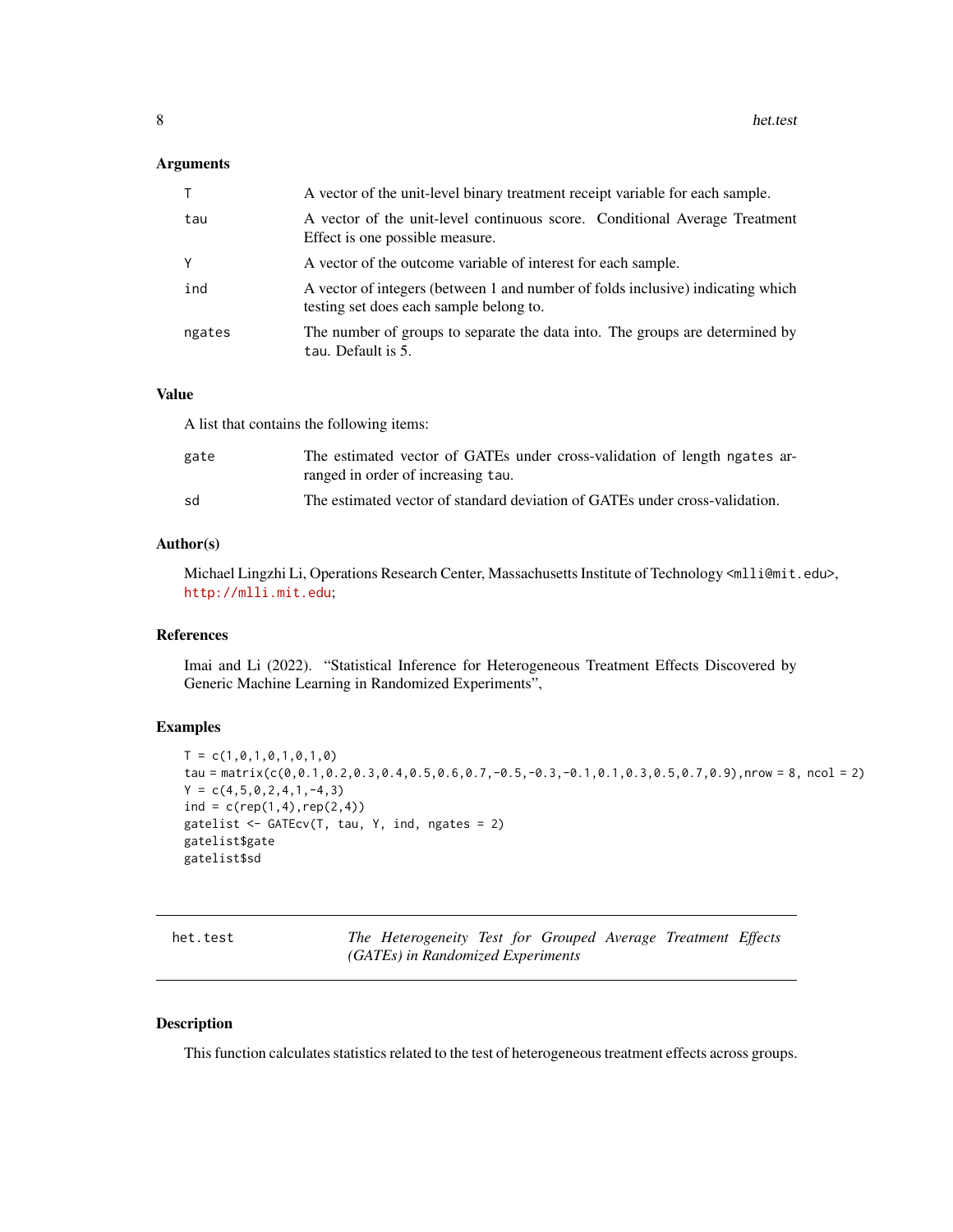#### het.test 9

#### Usage

het.test(T, tau, Y, ngates = 5)

#### Arguments

| T.     | A vector of the unit-level binary treatment receipt variable for each sample.                                 |
|--------|---------------------------------------------------------------------------------------------------------------|
| tau    | A vector of the unit-level continuous score. Conditional Average Treatment<br>Effect is one possible measure. |
| Y      | A vector of the outcome variable of interest for each sample.                                                 |
| ngates | The number of groups to separate the data into. The groups are determined by<br>tau. Default is 5.            |

#### Details

The details of the methods for this design are given in Imai and Li (2022).

#### Value

A list that contains the following items:

| stat | The estimated statistic for the test of heterogeneity.                          |
|------|---------------------------------------------------------------------------------|
| pval | The p-value of the null hypothesis (that the treatment effects are homogeneous) |

#### Author(s)

Michael Lingzhi Li, Operations Research Center, Massachusetts Institute of Technology <mlli@mit.edu>, <http://mlli.mit.edu>;

#### References

Imai and Li (2022). "Statistical Inference for Heterogeneous Treatment Effects Discovered by Generic Machine Learning in Randomized Experiments",

```
T = c(1, 0, 1, 0, 1, 0, 1, 0)tau = c(0,0.1,0.2,0.3,0.4,0.5,0.6,0.7)
Y = c(4, 5, 0, 2, 4, 1, -4, 3)hettestlist <- het.test(T,tau,Y,ngates=5)
hettestlist$stat
hettestlist$pval
```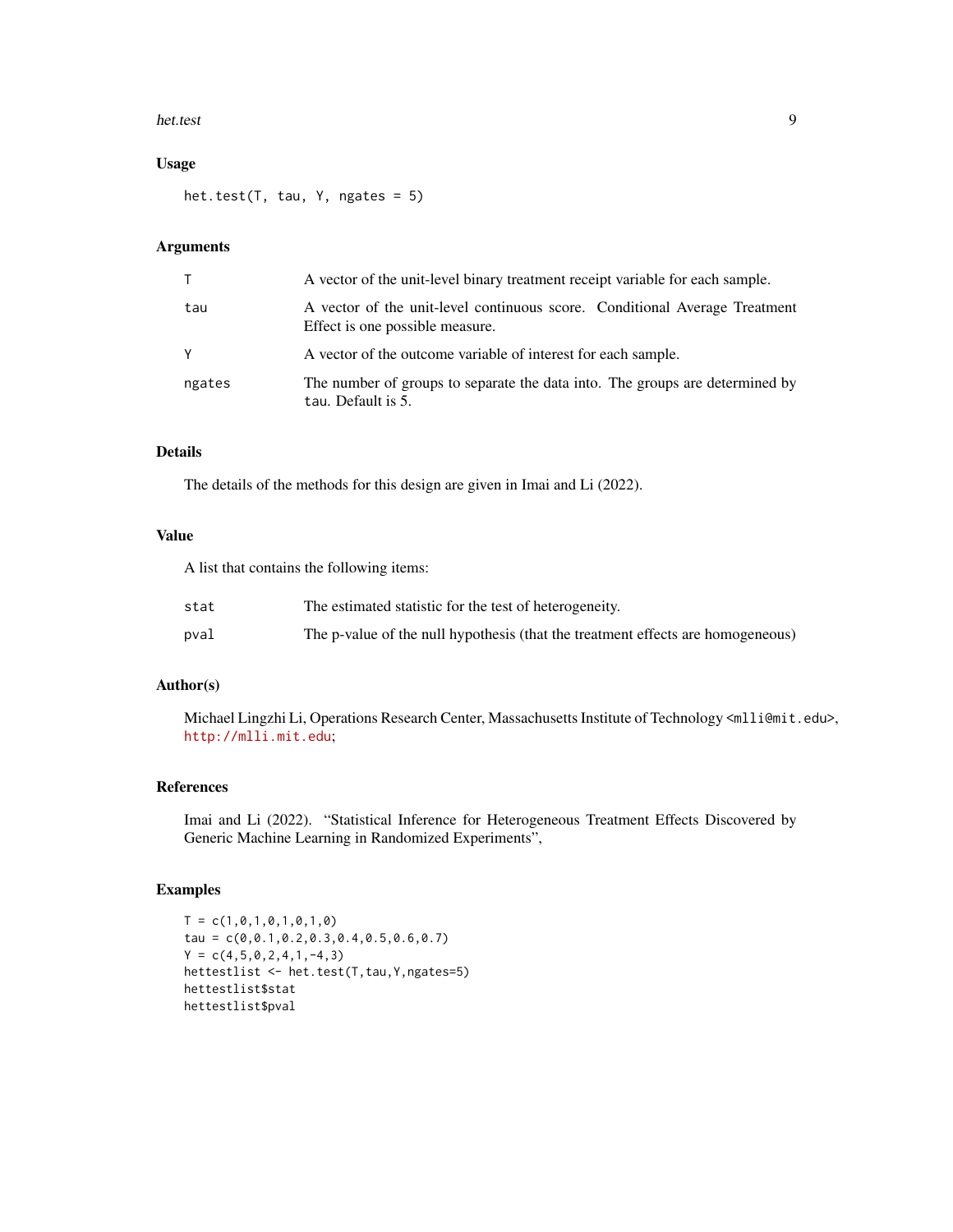<span id="page-9-0"></span>

#### Description

This function calculates statistics related to the test of heterogeneous treatment effects across groups under cross-validation.

#### Usage

hetcv.test(T, tau, Y, ind, ngates =  $5$ )

#### Arguments

| T.     | A vector of the unit-level binary treatment receipt variable for each sample.                                              |
|--------|----------------------------------------------------------------------------------------------------------------------------|
| tau    | A vector of the unit-level continuous score. Conditional Average Treatment<br>Effect is one possible measure.              |
| Υ      | A vector of the outcome variable of interest for each sample.                                                              |
| ind    | A vector of integers (between 1 and number of folds inclusive) indicating which<br>testing set does each sample belong to. |
| ngates | The number of groups to separate the data into. The groups are determined by<br>tau. Default is 5.                         |

#### Details

The details of the methods for this design are given in Imai and Li (2022).

#### Value

A list that contains the following items:

| stat | The estimated statistic for the test of heterogeneity under cross-validation.   |
|------|---------------------------------------------------------------------------------|
| pval | The p-value of the null hypothesis (that the treatment effects are homogeneous) |

#### Author(s)

Michael Lingzhi Li, Operations Research Center, Massachusetts Institute of Technology <mlli@mit.edu>, <http://mlli.mit.edu>;

#### References

Imai and Li (2022). "Statistical Inference for Heterogeneous Treatment Effects Discovered by Generic Machine Learning in Randomized Experiments",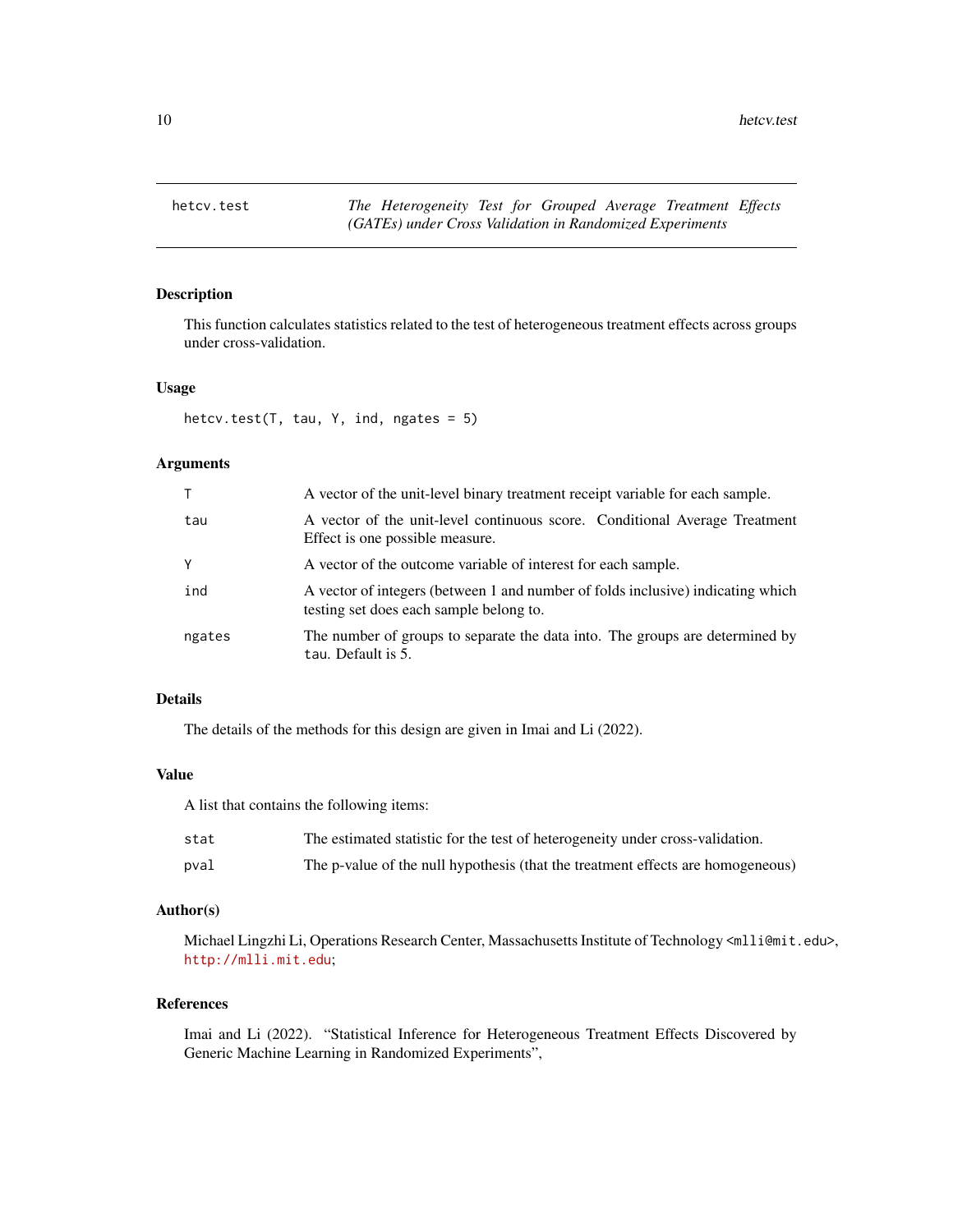#### <span id="page-10-0"></span> $PAPD$  11

#### Examples

```
T = c(1, 0, 1, 0, 1, 0, 1, 0)tau = matrix(c(0,0.1,0.2,0.3,0.4,0.5,0.6,0.7,-0.5,-0.3,-0.1,0.1,0.3,0.5,0.7,0.9),nrow = 8, ncol = 2)
Y = c(4, 5, 0, 2, 4, 1, -4, 3)ind = c(rep(1,4),rep(2,4))hettestlist <- hetcv.test(T,tau,Y,ind,ngates=2)
hettestlist$stat
hettestlist$pval
```
PAPD *Estimation of the Population Average Prescription Difference in Randomized Experiments*

#### Description

This function estimates the Population Average Prescription Difference with a budget constraint. The details of the methods for this design are given in Imai and Li (2019).

#### Usage

PAPD(T, Thatfp, Thatgp, Y, plim, centered = TRUE)

#### Arguments

|          | A vector of the unit-level binary treatment receipt variable for each sample.                                                                                                                                                  |
|----------|--------------------------------------------------------------------------------------------------------------------------------------------------------------------------------------------------------------------------------|
| Thatfp   | A vector of the unit-level binary treatment that would have been assigned by the<br>first individualized treatment rule. Please ensure that the percentage of treatment<br>units of That is lower than the budget constraint.  |
| Thatgp   | A vector of the unit-level binary treatment that would have been assigned by<br>the second individualized treatment rule. Please ensure that the percentage of<br>treatment units of That is lower than the budget constraint. |
| Υ        | A vector of the outcome variable of interest for each sample.                                                                                                                                                                  |
| plim     | The maximum percentage of population that can be treated under the budget<br>constraint. Should be a decimal between 0 and 1.                                                                                                  |
| centered | If TRUE, the outcome variables would be centered before processing. This mini-<br>mizes the variance of the estimator. Default is TRUE.                                                                                        |

#### Value

A list that contains the following items:

| papd | The estimated Population Average Prescription Difference |
|------|----------------------------------------------------------|
| sd   | The estimated standard deviation of PAPD.                |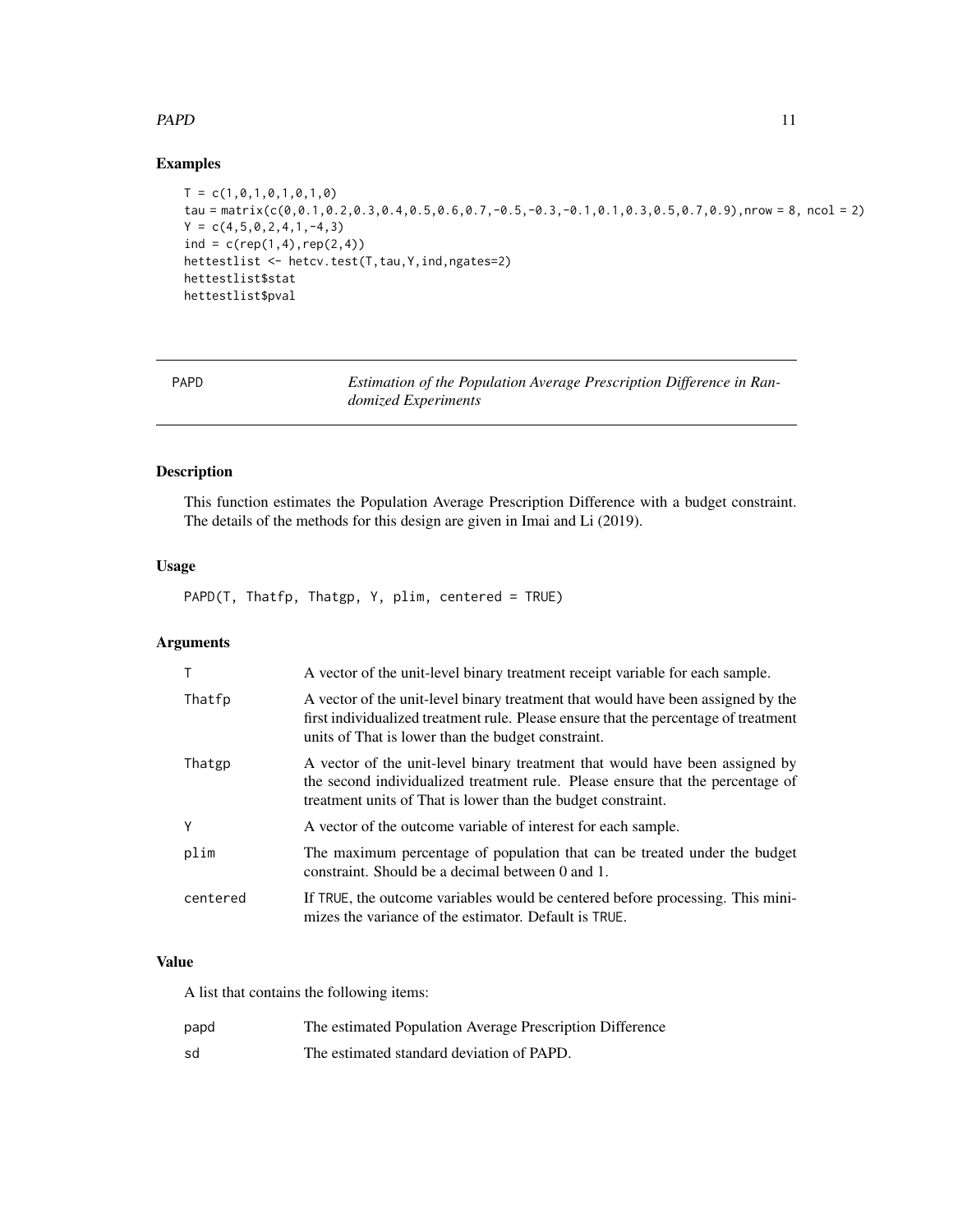#### <span id="page-11-0"></span>Author(s)

Michael Lingzhi Li, Operations Research Center, Massachusetts Institute of Technology <mlli@mit.edu>, <http://mlli.mit.edu>;

#### References

Imai and Li (2019). "Experimental Evaluation of Individualized Treatment Rules",

#### Examples

```
T = c(1, 0, 1, 0, 1, 0, 1, 0)That = c(0,1,1,0,0,1,1,0)That2 = c(1, 0, 0, 1, 1, 0, 0, 1)Y = c(4, 5, 0, 2, 4, 1, -4, 3)papdlist \leq PAPD(T, That, That2, Y, plim = 0.5)
papdlist$papd
papdlist$sd
```

| PAPDcv | Estimation of the Population Average Prescription Difference in Ran- |
|--------|----------------------------------------------------------------------|
|        | domized Experiments Under Cross Validation                           |

#### Description

This function estimates the Population Average Prescription Difference The details of the methods for this design are given in Imai and Li (2019).

#### Usage

PAPDcv(T, Thatfp, Thatgp, Y, ind, plim, centered = TRUE)

#### Arguments

| T      | A vector of the unit-level binary treatment receipt variable for each sample.                                                                                                                                                                                                    |
|--------|----------------------------------------------------------------------------------------------------------------------------------------------------------------------------------------------------------------------------------------------------------------------------------|
| Thatfp | A matrix where the ith column is the unit-level binary treatment that would<br>have been assigned by the first individualized treatment rule generated in the<br>ith fold. Please ensure that the percentage of treatment units of That is lower<br>than the budget constraint.  |
| Thatgp | A matrix where the ith column is the unit-level binary treatment that would have<br>been assigned by the second individualized treatment rule generated in the ith<br>fold. Please ensure that the percentage of treatment units of That is lower than<br>the budget constraint. |
| Υ      | The outcome variable of interest.                                                                                                                                                                                                                                                |
| ind    | A vector of integers (between 1 and number of folds inclusive) indicating which<br>testing set does each sample belong to.                                                                                                                                                       |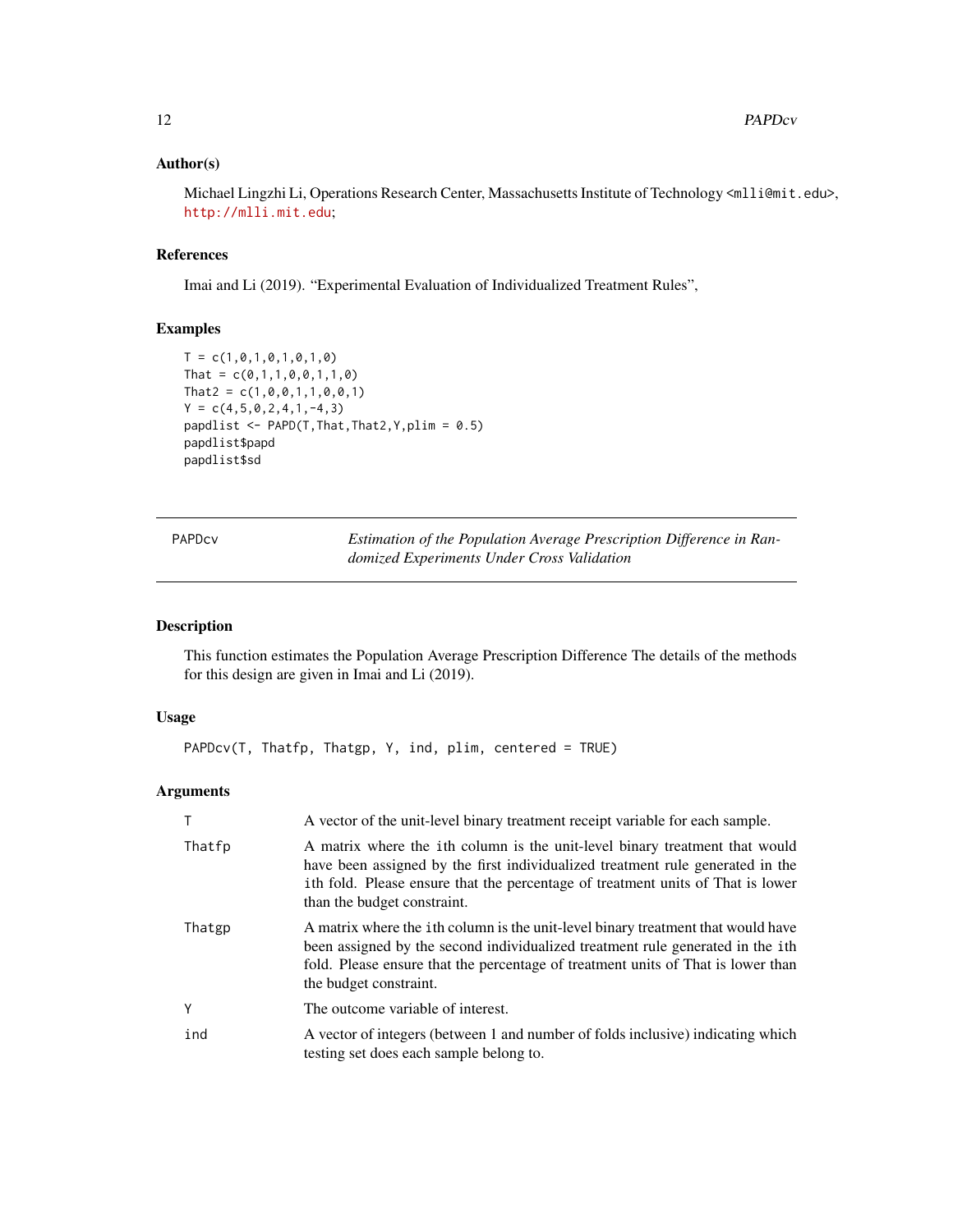#### <span id="page-12-0"></span> $P_{A}$ PAPE  $\qquad \qquad$  13

| plim     | The maximum percentage of population that can be treated under the budget<br>constraint. Should be a decimal between 0 and 1.           |
|----------|-----------------------------------------------------------------------------------------------------------------------------------------|
| centered | If TRUE, the outcome variables would be centered before processing. This mini-<br>mizes the variance of the estimator. Default is TRUE. |

#### Value

A list that contains the following items:

| papd | The estimated Population Average Prescription Difference. |
|------|-----------------------------------------------------------|
| sd   | The estimated standard deviation of PAPD.                 |

#### Author(s)

Michael Lingzhi Li, Operations Research Center, Massachusetts Institute of Technology <ml1i@mit.edu>, <http://mlli.mit.edu>;

#### References

Imai and Li (2019). "Experimental Evaluation of Individualized Treatment Rules",

#### Examples

```
T = c(1, 0, 1, 0, 1, 0, 1, 0)That = matrix(c(0,1,1,0,0,1,1,0,1,0,0,1,1,0,0,1), nrow = 8, ncol = 2)
That2 = matrix(c(0,0,1,1,0,0,1,1,1,1,0,0,1,1,0,0), nrow = 8, ncol = 2)
Y = c(4, 5, 0, 2, 4, 1, -4, 3)ind = c(rep(1,4), rep(2,4))papdlist \leq PAPDcv(T, That, That2, Y, ind, plim = 0.5)
papdlist$papd
papdlist$sd
```
PAPE *Estimation of the Population Average Prescription Effect in Randomized Experiments*

#### Description

This function estimates the Population Average Prescription Effect with and without a budget constraint. The details of the methods for this design are given in Imai and Li (2019).

#### Usage

PAPE(T, That, Y, plim = NA, centered = TRUE)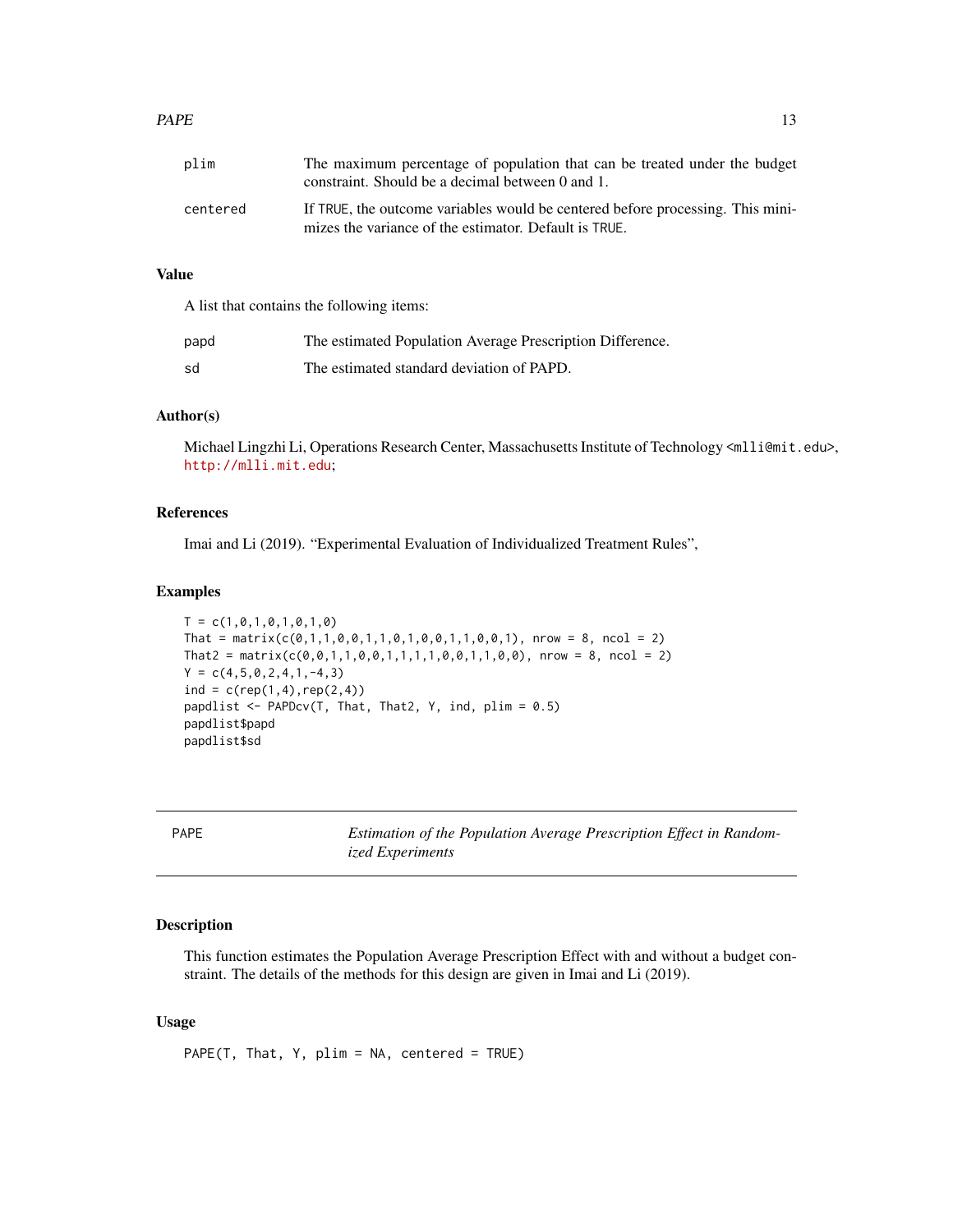#### <span id="page-13-0"></span>Arguments

|          | A vector of the unit-level binary treatment receipt variable for each sample.                                                                                                                                                                 |
|----------|-----------------------------------------------------------------------------------------------------------------------------------------------------------------------------------------------------------------------------------------------|
| That     | A vector of the unit-level binary treatment that would have been assigned by<br>the individualized treatment rule. If plim is specified, please ensure that the<br>percentage of treatment units of That is lower than the budget constraint. |
| Υ        | A vector of the outcome variable of interest for each sample.                                                                                                                                                                                 |
| plim     | The maximum percentage of population that can be treated under the budget<br>constraint. Should be a decimal between 0 and 1. Default is NA which assumes<br>no budget constraint.                                                            |
| centered | If TRUE, the outcome variables would be centered before processing. This mini-<br>mizes the variance of the estimator. Default is TRUE.                                                                                                       |

#### Value

A list that contains the following items:

| pape | The estimated Population Average Prescription Effect. |
|------|-------------------------------------------------------|
| sd   | The estimated standard deviation of PAPE.             |

#### Author(s)

Michael Lingzhi Li, Operations Research Center, Massachusetts Institute of Technology <ml1i@mit.edu>, <http://mlli.mit.edu>;

#### References

Imai and Li (2019). "Experimental Evaluation of Individualized Treatment Rules",

#### Examples

```
T = c(1, 0, 1, 0, 1, 0, 1, 0)That = c(0,1,1,0,0,1,1,0)Y = c(4, 5, 0, 2, 4, 1, -4, 3)papelist <- PAPE(T,That,Y)
papelist$pape
papelist$sd
```

| PAPE |  |
|------|--|

Estimation of the Population Average Prescription Effect in Random*ized Experiments Under Cross Validation*

#### Description

This function estimates the Population Average Prescription Effect with and without a budget constraint. The details of the methods for this design are given in Imai and Li (2019).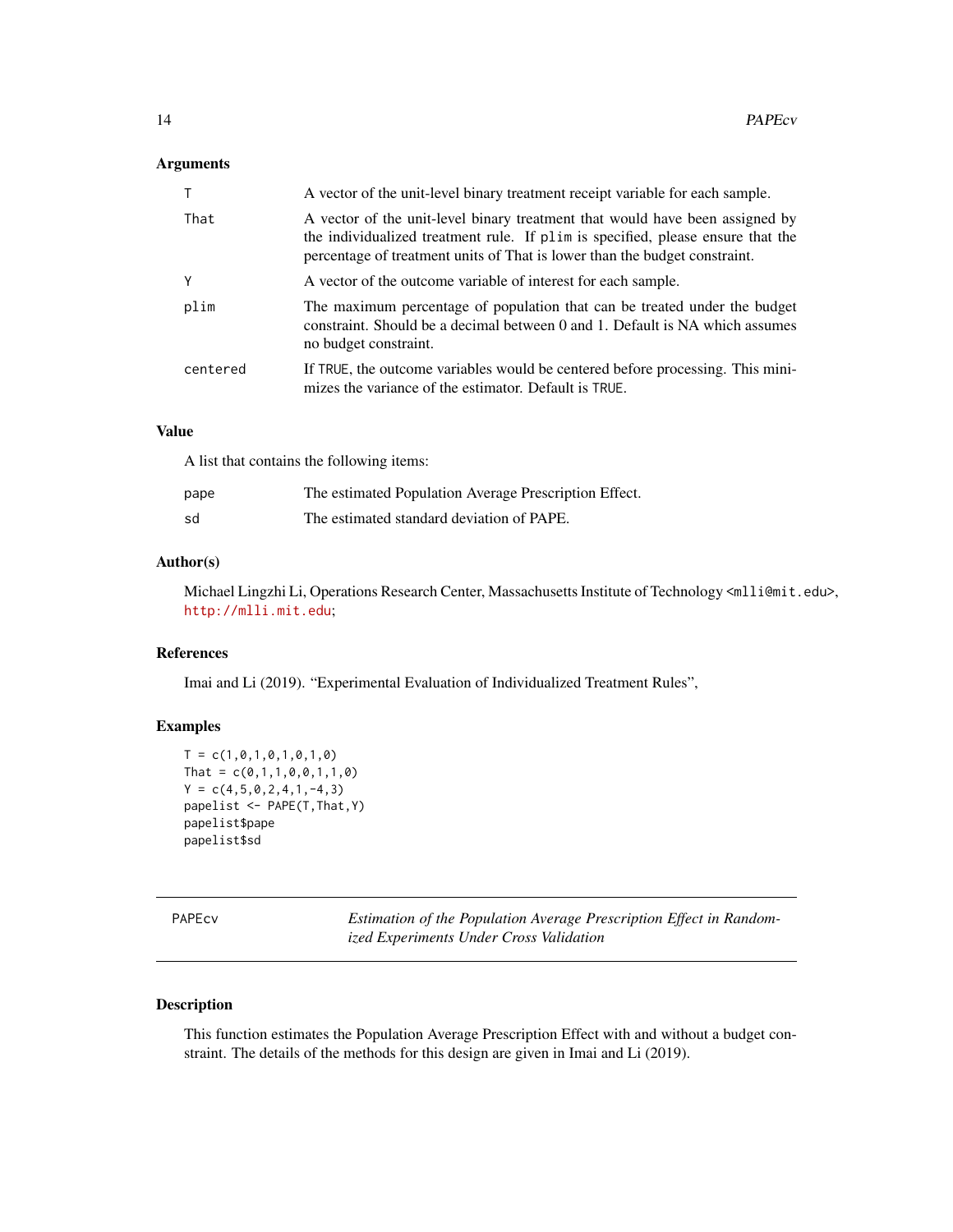#### PAPEcv 15

#### Usage

PAPEcv(T, That, Y, ind, plim = NA, centered = TRUE)

#### Arguments

|          | A vector of the unit-level binary treatment receipt variable for each sample.                                                                                                                                                                                                                           |
|----------|---------------------------------------------------------------------------------------------------------------------------------------------------------------------------------------------------------------------------------------------------------------------------------------------------------|
| That     | A matrix where the ith column is the unit-level binary treatment that would have<br>been assigned by the individualized treatment rule generated in the <i>i</i> th fold. If<br>plim is specified, please ensure that the percentage of treatment units of That is<br>lower than the budget constraint. |
| Y        | The outcome variable of interest.                                                                                                                                                                                                                                                                       |
| ind      | A vector of integers (between 1 and number of folds inclusive) indicating which<br>testing set does each sample belong to.                                                                                                                                                                              |
| plim     | The maximum percentage of population that can be treated under the budget<br>constraint. Should be a decimal between 0 and 1. Default is NA which assumes<br>no budget constraint.                                                                                                                      |
| centered | If TRUE, the outcome variables would be centered before processing. This mini-<br>mizes the variance of the estimator. Default is TRUE.                                                                                                                                                                 |

#### Value

A list that contains the following items:

| pape | The estimated Population Average Prescription Effect. |
|------|-------------------------------------------------------|
| sd   | The estimated standard deviation of PAPE.             |

#### Author(s)

Michael Lingzhi Li, Operations Research Center, Massachusetts Institute of Technology <mlli@mit.edu>, <http://mlli.mit.edu>;

#### References

Imai and Li (2019). "Experimental Evaluation of Individualized Treatment Rules",

```
T = c(1, 0, 1, 0, 1, 0, 1, 0)That = matrix(c(0,1,1,0,0,1,1,0,1,0,0,1,1,0,0,1), nrow = 8, ncol = 2)
Y = c(4, 5, 0, 2, 4, 1, -4, 3)ind = c(rep(1,4),rep(2,4))papelist <- PAPEcv(T, That, Y, ind)
papelist$pape
papelist$sd
```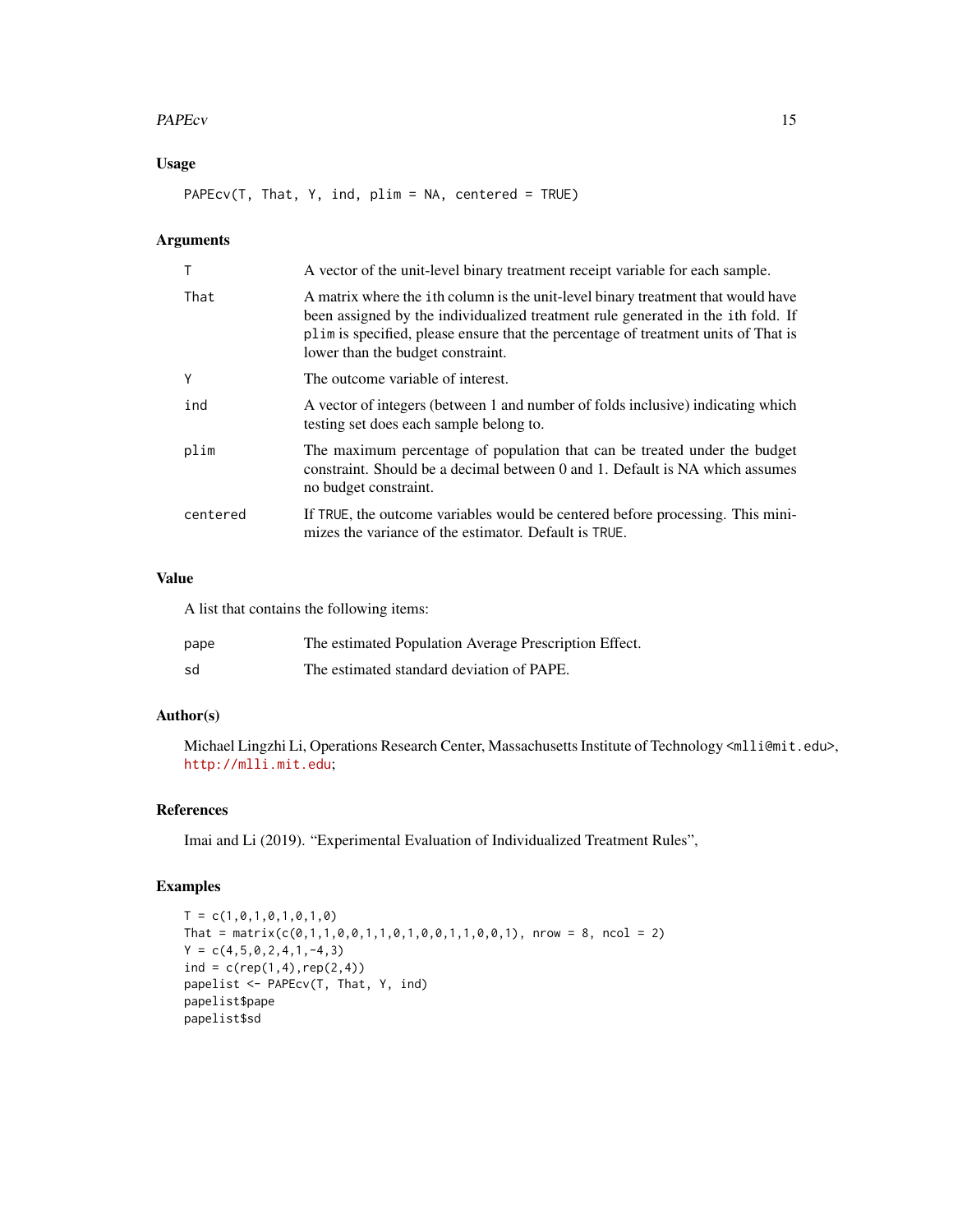#### Description

This function estimates the Population Average Value. The details of the methods for this design are given in Imai and Li (2019).

#### Usage

PAV(T, That, Y, centered = TRUE)

#### Arguments

| $\top$   | A vector of the unit-level binary treatment receipt variable for each sample.                                                                                                                                                                 |
|----------|-----------------------------------------------------------------------------------------------------------------------------------------------------------------------------------------------------------------------------------------------|
| That     | A vector of the unit-level binary treatment that would have been assigned by<br>the individualized treatment rule. If plim is specified, please ensure that the<br>percentage of treatment units of That is lower than the budget constraint. |
| Y        | A vector of the outcome variable of interest for each sample.                                                                                                                                                                                 |
| centered | If TRUE, the outcome variables would be centered before processing. This mini-<br>mizes the variance of the estimator. Default is TRUE.                                                                                                       |

#### Value

A list that contains the following items:

| pav | The estimated Population Average Value.  |
|-----|------------------------------------------|
| sd  | The estimated standard deviation of PAV. |

#### Author(s)

Michael Lingzhi Li, Operations Research Center, Massachusetts Institute of Technology <mlli@mit.edu>, <http://mlli.mit.edu>;

#### References

Imai and Li (2019). "Experimental Evaluation of Individualized Treatment Rules",

```
T = c(1, 0, 1, 0, 1, 0, 1, 0)That = c(0,1,1,0,0,1,1,0)Y = c(4, 5, 0, 2, 4, 1, -4, 3)pavlist <- PAV(T,That,Y)
pavlist$pav
pavlist$sd
```
<span id="page-15-0"></span>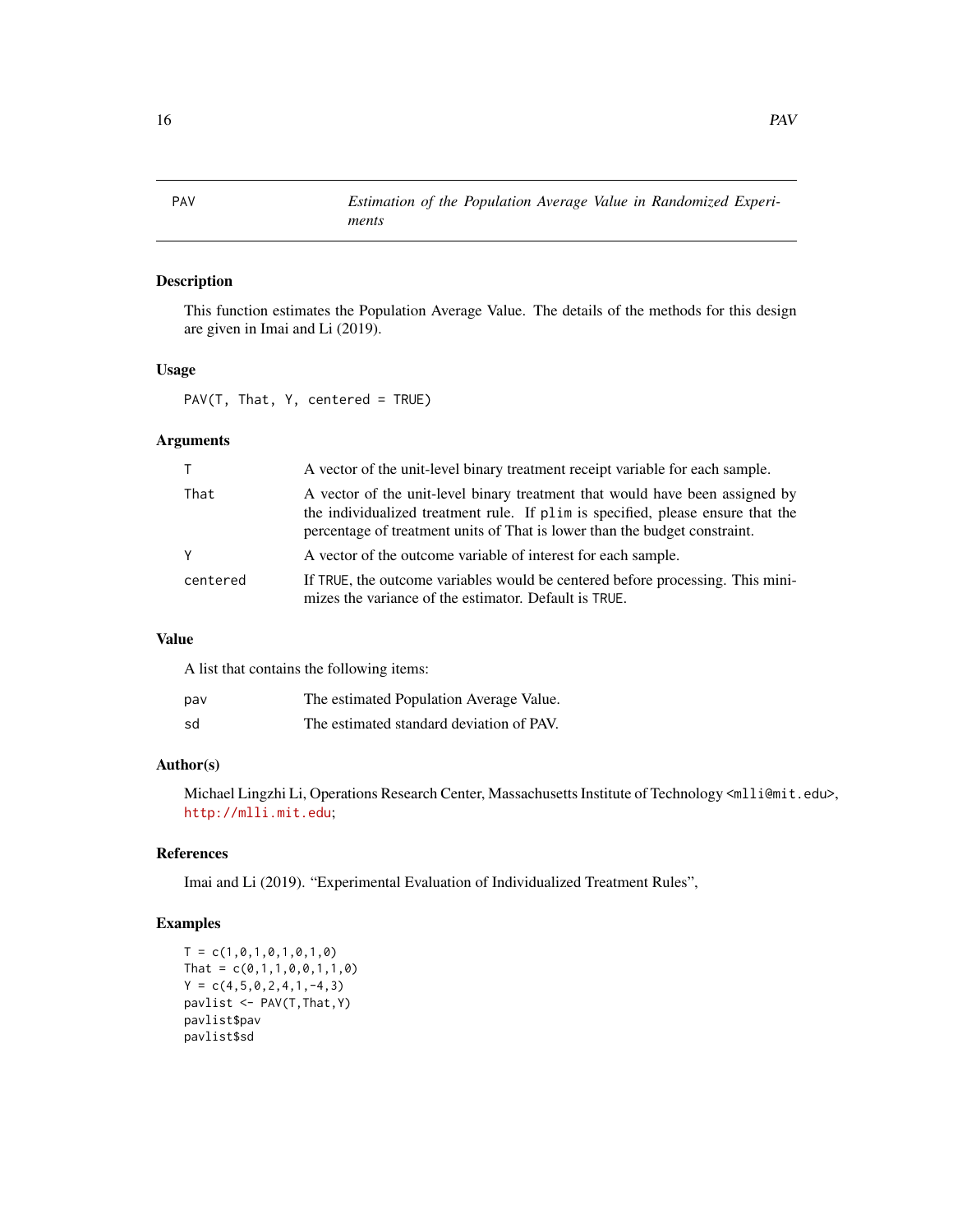<span id="page-16-0"></span>PAVcv *Estimation of the Population Average Value in Randomized Experiments Under Cross Validation*

#### Description

This function estimates the Population Average Value. The details of the methods for this design are given in Imai and Li (2019).

#### Usage

PAVcv(T, That, Y, ind, centered = TRUE)

#### Arguments

|          | A vector of the unit-level binary treatment receipt variable for each sample.                                                                                                                                                                                                                           |
|----------|---------------------------------------------------------------------------------------------------------------------------------------------------------------------------------------------------------------------------------------------------------------------------------------------------------|
| That     | A matrix where the ith column is the unit-level binary treatment that would have<br>been assigned by the individualized treatment rule generated in the <i>i</i> th fold. If<br>plim is specified, please ensure that the percentage of treatment units of That is<br>lower than the budget constraint. |
| Y        | The outcome variable of interest.                                                                                                                                                                                                                                                                       |
| ind      | A vector of integers (between 1 and number of folds inclusive) indicating which<br>testing set does each sample belong to.                                                                                                                                                                              |
| centered | If TRUE, the outcome variables would be centered before processing. This mini-<br>mizes the variance of the estimator. Default is TRUE.                                                                                                                                                                 |

#### Value

A list that contains the following items:

| pav | The estimated Population Average Value.  |
|-----|------------------------------------------|
| sd  | The estimated standard deviation of PAV. |

#### Author(s)

Michael Lingzhi Li, Operations Research Center, Massachusetts Institute of Technology <mlli@mit.edu>, <http://mlli.mit.edu>;

#### References

Imai and Li (2019). "Experimental Evaluation of Individualized Treatment Rules",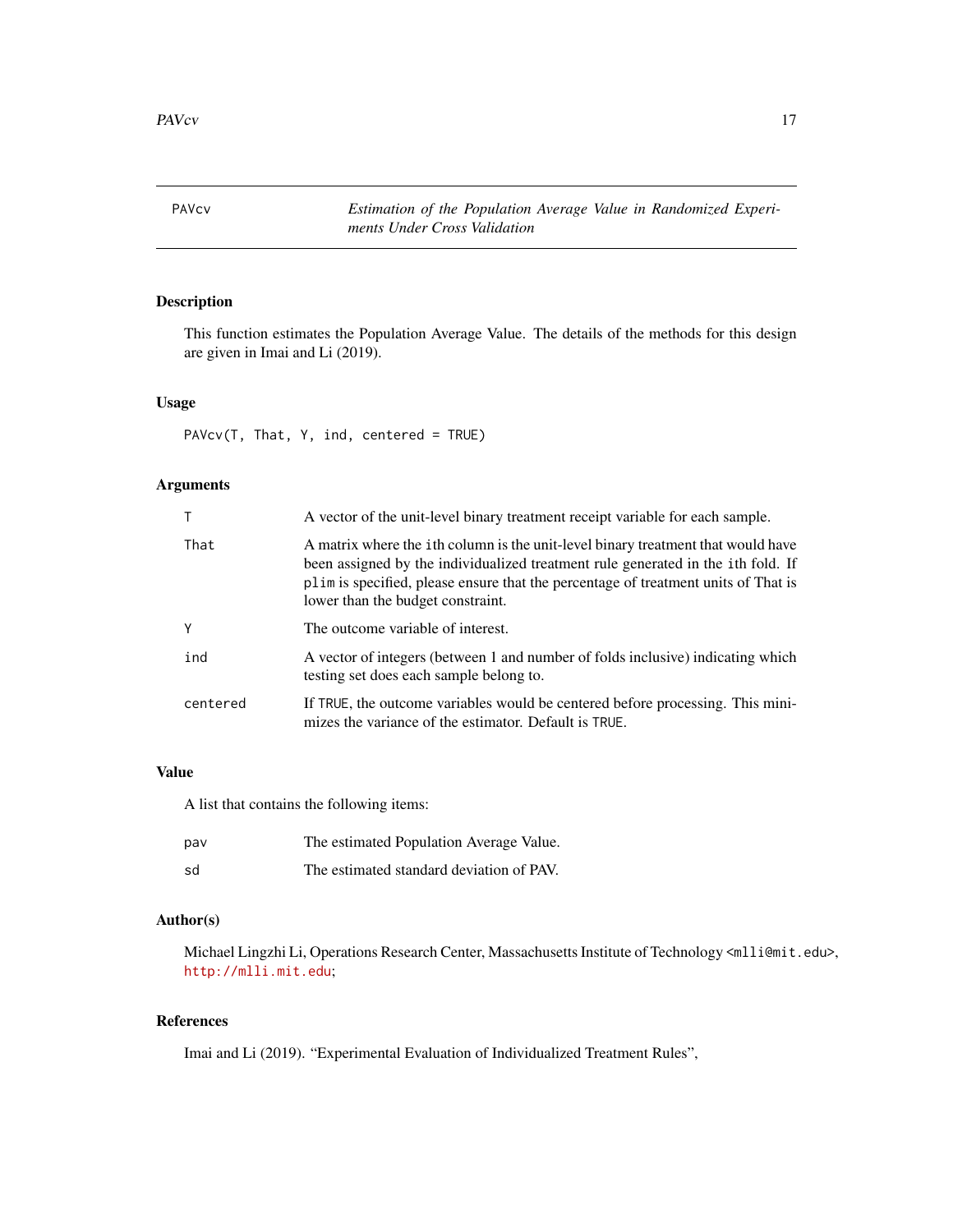```
T = c(1, 0, 1, 0, 1, 0, 1, 0)That = matrix(c(\emptyset,1,1,\emptyset,\emptyset,1,1,\emptyset,1,0,\emptyset,1,1,\emptyset,\emptyset,1)), nrow = 8, ncol = 2)
Y = c(4, 5, 0, 2, 4, 1, -4, 3)ind = c(rep(1,4),rep(2,4))pavlist <- PAVcv(T, That, Y, ind)
pavlist$pav
pavlist$sd
```